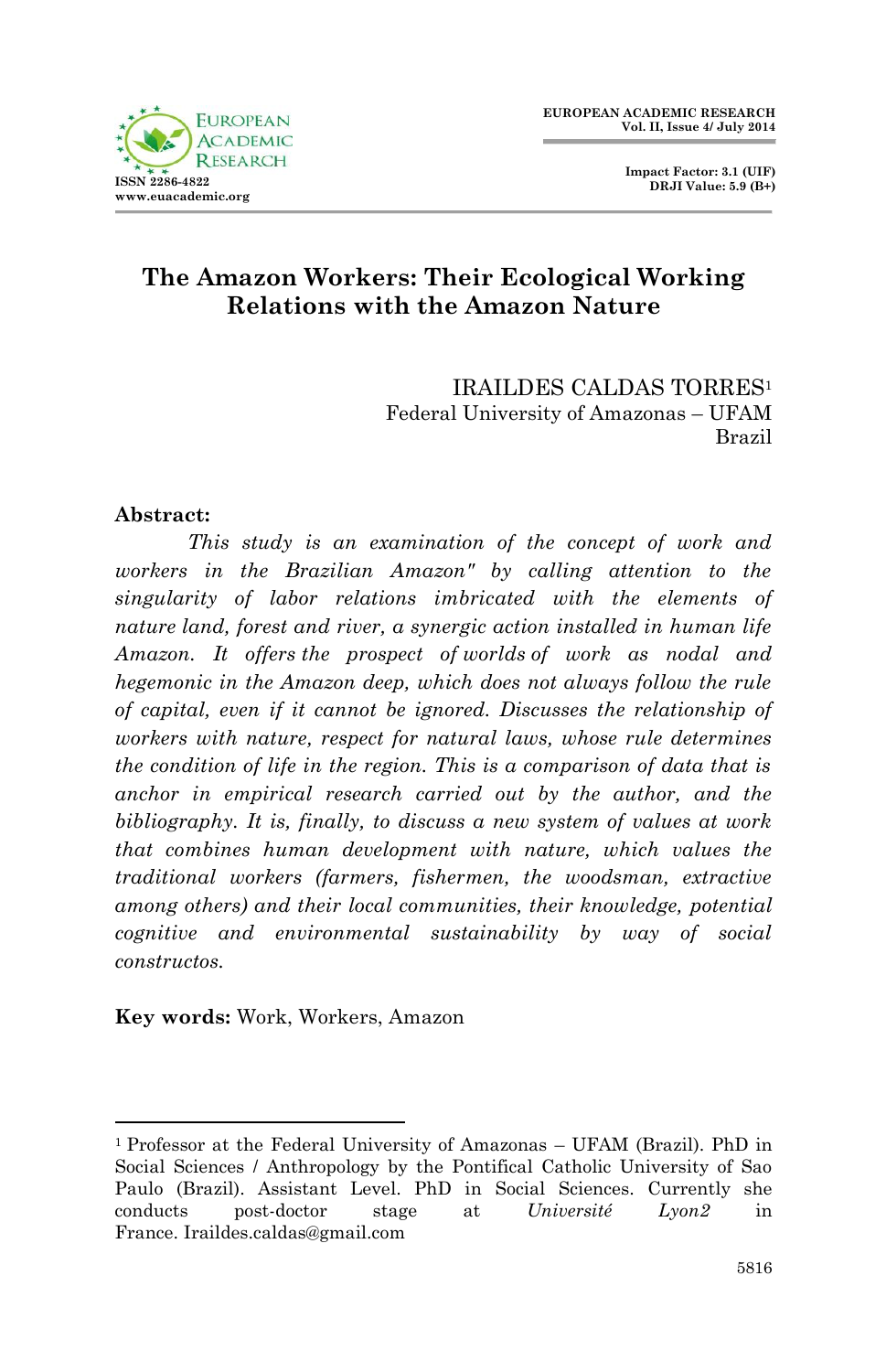The social history of the Amazon is interwoven with the construction of the traditional and the modern from the threshold of colonization to the present day. The mercantilist relations were already present in exploratory activities of drugs calls hinterland whose trade reached Europe in great profusion. The collection activity of salsaparilla, pepper, lard of turtle, pau-brasil and similar roots lie in traditional work with rudimentary techniques. Already your processing and the relationship established with the trade of spices takes modern features.

The traditional is taken in the context of this analysis to designate "a way of life based primarily on social structure and family in a subsistence economy of poor integration Mercantil" (STOCKINGER, 2001, p, 105). The concept of modern, in turn, is used to refer to the social structure which capitalist feature occurs in the urban fabric and underground.

The emergence of capitalism is associated with the three aspects of ontogeneses development or of western history: the science coupled with technology, the art and the State. In a reading Weber one could ask about what is the key to discovery since rationalism that takes root in the West since the 17th century. The key, say Weber (1996) is not the work itself, but the religion that praises the work as a vocation. This is the capitalist ethic, spirit, from which emanate from the rationality of conceptual movement of lights, the natural explanation of the origin of the phenomena that gives strength to the economic conditions and the organization of work, finally, that weaves and elaborates the <sup>2</sup> cultural ethos of capitalism. This prevents the full advantage of this mode of production, in accordance

1

<sup>2</sup> This discussion Weber gives account of that science and technology are based on experience and evidence rational, is a product of the West. The art, by being a mode of expression for every human being, is of singular forms: harmony in music, the linear perspective in painting and certain principles in architecture exist only in the West.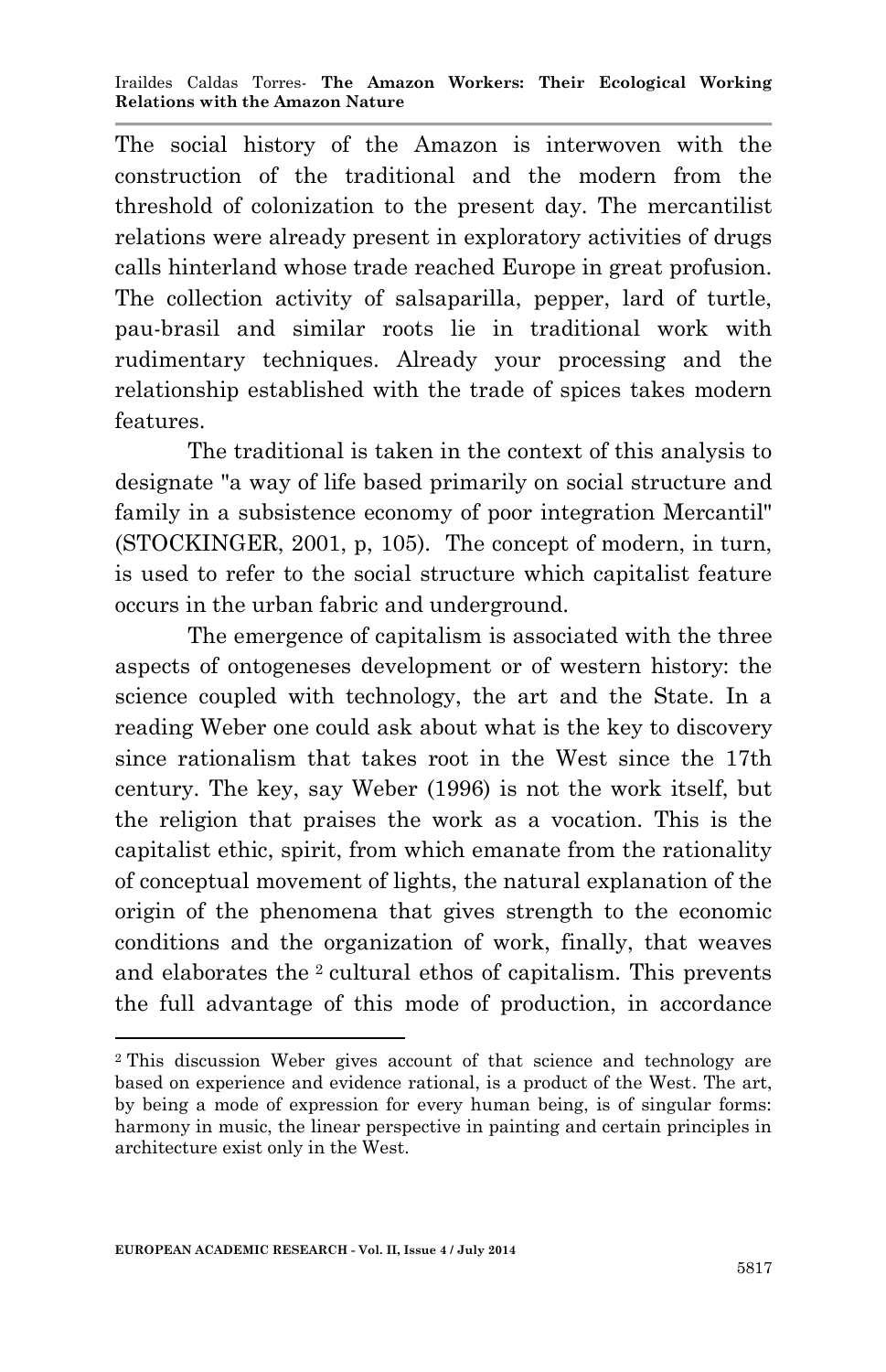with the own Weber (1996), is the cultural resistance that exposes the contradictions of the system and the bitterness of the exploitation of the worker.<sup>3</sup>

The modern capitalism, in line with the science and technology, contribute greatly to what Weber called disenchantment of the world to the extent that framed other fields of society to the standards of rationalization, causing the law legitimises the domination. There is, then, the desertification of the public sphere, a species of arid technicalities that guides the pace of life.

The modernity has engendered the idea of freedom, but there are no indications that men and women have become free. Cioram (1994) teaches us that the paradox between freedom and bondage is difficult to resolve. The utopia, at the same time that it is necessary, it is also an illusion. This is a desire that is not fulfilled because if you come to be held in question disenchantment.

One of the artifacts originated with the technology was the clock, which strongly impacted the world of life. Thompson (1998) discusses this theme in their researches carried out in Great Britain, pointing out that until approximately 1650 the form of understanding the weather was directly associated with the phenomena of nature. In other words, the time natural looked at the pace of life of the people. This guidance is based on the cock and the duration of domestic activities. For example the author cites that a fried egg is equivalent to a hail-mary,

<sup>3</sup> Marx (1984) developed their critical building on the capitalist society showing that this system created on work, that is, a portion of work that is appropriate by the boss, which he termed more added value. It is the hours of work performed by the employee and not paid to him. He delivery of grace to the capitalist. The production of added value is the means by which the bourgeoisie accumulates capital, i.e. accumulate through the exploitation of labor. The major criticism of Marx Adam Smith, David Ricardo and John Stuart Mill is that they have not dealt with the origin of gains, but only with the profit that it generates the capitalist. Marx studied its origin and showed that, at the same time it generates wealth, profit, also creates exploitation of the work force.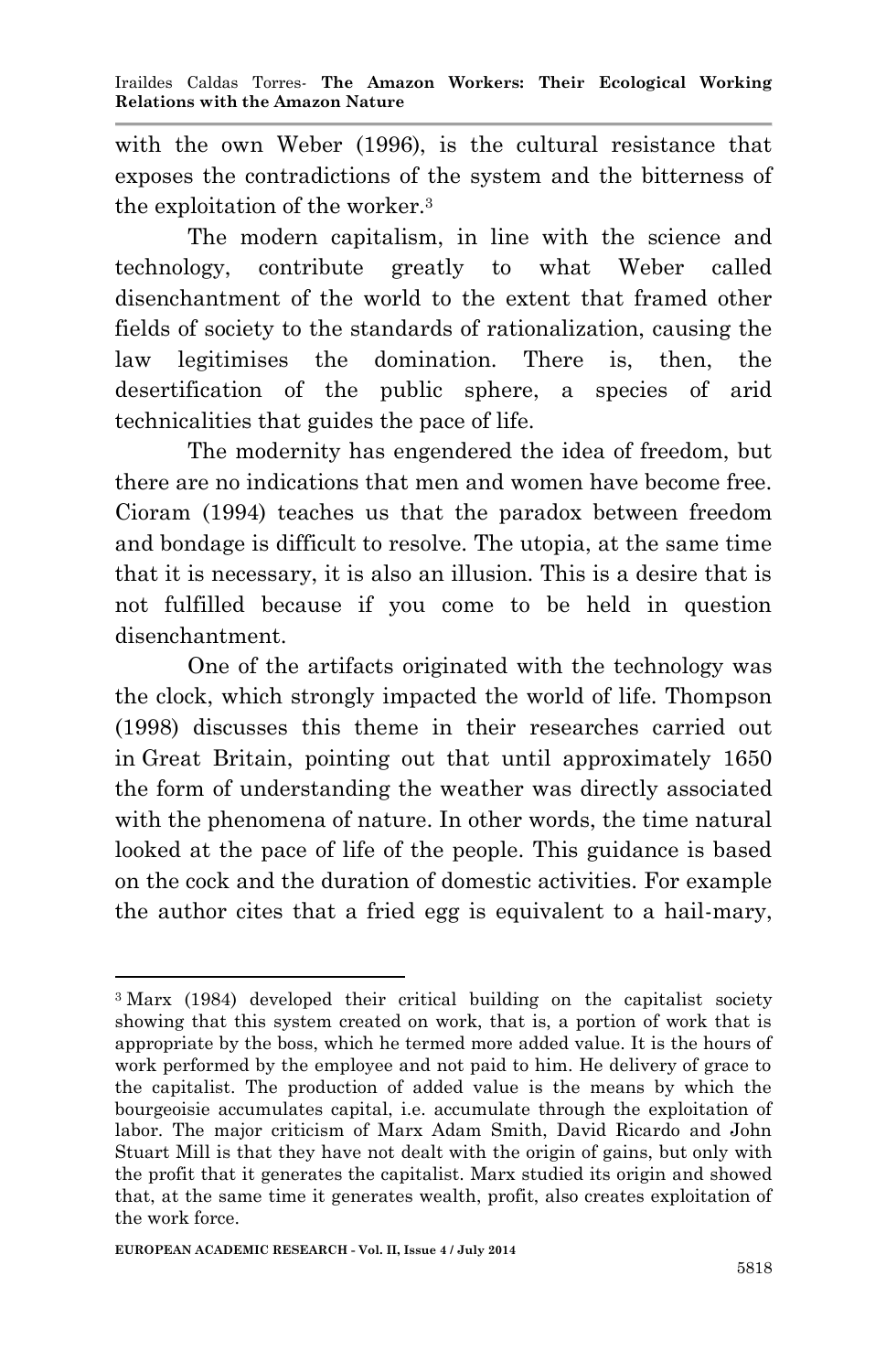but also the event of an earthquake is the recitation of two faiths.

With the appearance of the clock the time natural will, gradually losing strength. The pace of life becomes autômato, determined by the clock. This breakneck pace - it is fragmenting and esfacela the domestic relationships/family and neighborhood, reaching the subjectivities and the expressions of affection of subject - has its high point in symbolic dimension and control productive in the context of the completion of the work.<sup>4</sup>

The event clock is decisive in determining whether the gradual dispensing time in hour, minute, second. The time is to be measured by the clock. In other words it can be said that the time as epistemological category explanatory of the realisation of the human, in its multiple dimensions in the present life and the future history, is now confiscated to a utilitarian perspective of the system. AND, worst of all, it is assigned to time pressure load that is not their own, it is the relations of exploitation of capital. Seems to be the time the regulatory structure and disciplinary procedures of factory work, assigning to it an end in itself, when in fact he possess a teleological perspective that connects with the historicity and the humanity. In his study on the workers of the Industrial Pole of Manaus, Torres (2005, p. 173), assimilates that,

Men and women are entering a pace dude, marked by the discipline of the clock and the movement of the machine, readapting oneself; the rhythm of the body with the balance and quick handling of parts; and reeducating my previous eating habits the physiological needs rigor of the manufacturing discipline.

Thompson (1998) draws attention to the fact that, from the Industrial Revolution, the time becomes essential reference

<sup>4</sup> The passage of time natural to the time measured by the clock is connected to the Industrial Revolution. The calendar itself only was structured in such a way as to correspond more closely to the existing configuration today, after the event of the Industrial Revolution.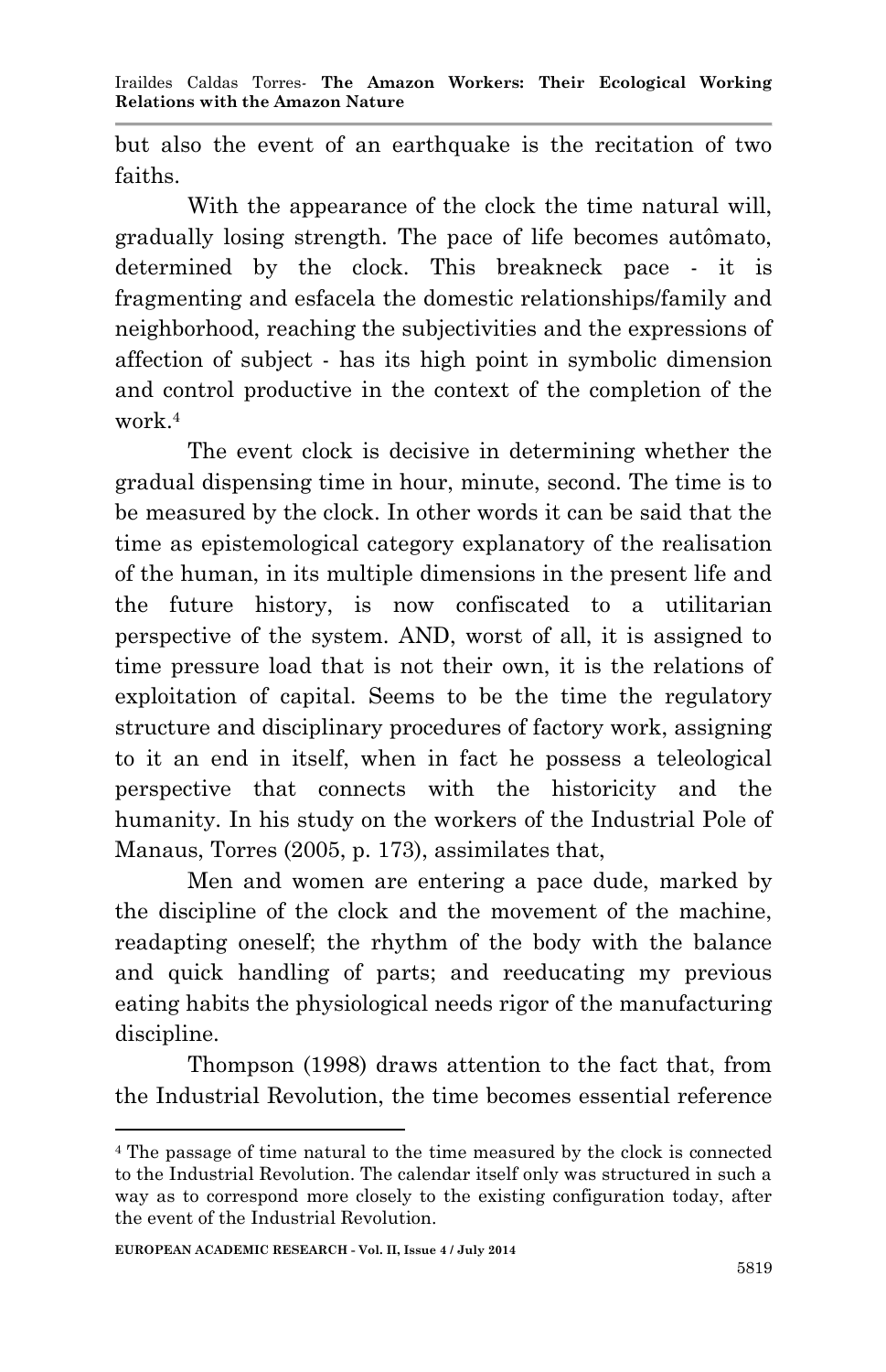to production. The most prevalent of which is not the job, it is the "value of time when reduced to money" (THOMPSON, 1998, p.270 ). The time becomes, then, a tool of the rationalization of Industrial capitalism. He is the one who dictates the speed of the factories to normalize the production or put it in a cadence of balance incremented, sometimes with the use of music, whose pace and speed was determined by the need for production. In some companies in the Industrial Pole of Manaus and CCE, Sharp, gradient and Philips music *Dominique, nique, nique* was touched on the production line to accelerate the manufacture of products (TORRES, 2005).

The bourgeoisie uses the time as a means to maximize their profits by manipulating them as their interests, fleeces the workers by imposing on them a day of strenuous work. But, this process has not occurred without counting with the resistance of the workers. They understood that the capitalist time interfered in their union and began to form committees in favor of shorter working hours, making strike by overtime, by the payment of an additional percentage of hours worked outside of normal business hours (THOMPSON, 1998).

Resuming the thread of our initial speech about what we appoint traditional work must be considered, ready, that the relations of work cannot be analyzed only under the canons of rationalization industrial capitalist, which is a modality strongly triggered in the region with the project Manaus Free Trade Zone in the second half of the 20th century.

There is a certain tendency in the sociology of work terminating the prospect of work in the enterprise, in the monetary field and mercantile, which makes dialog with the Amazon to the extent that in this region there are several worlds of work, in addition to the linear perspective of industrialization. The different forms of work organization, and the relations of production corresponding to the different moments of regional history, there is an impressive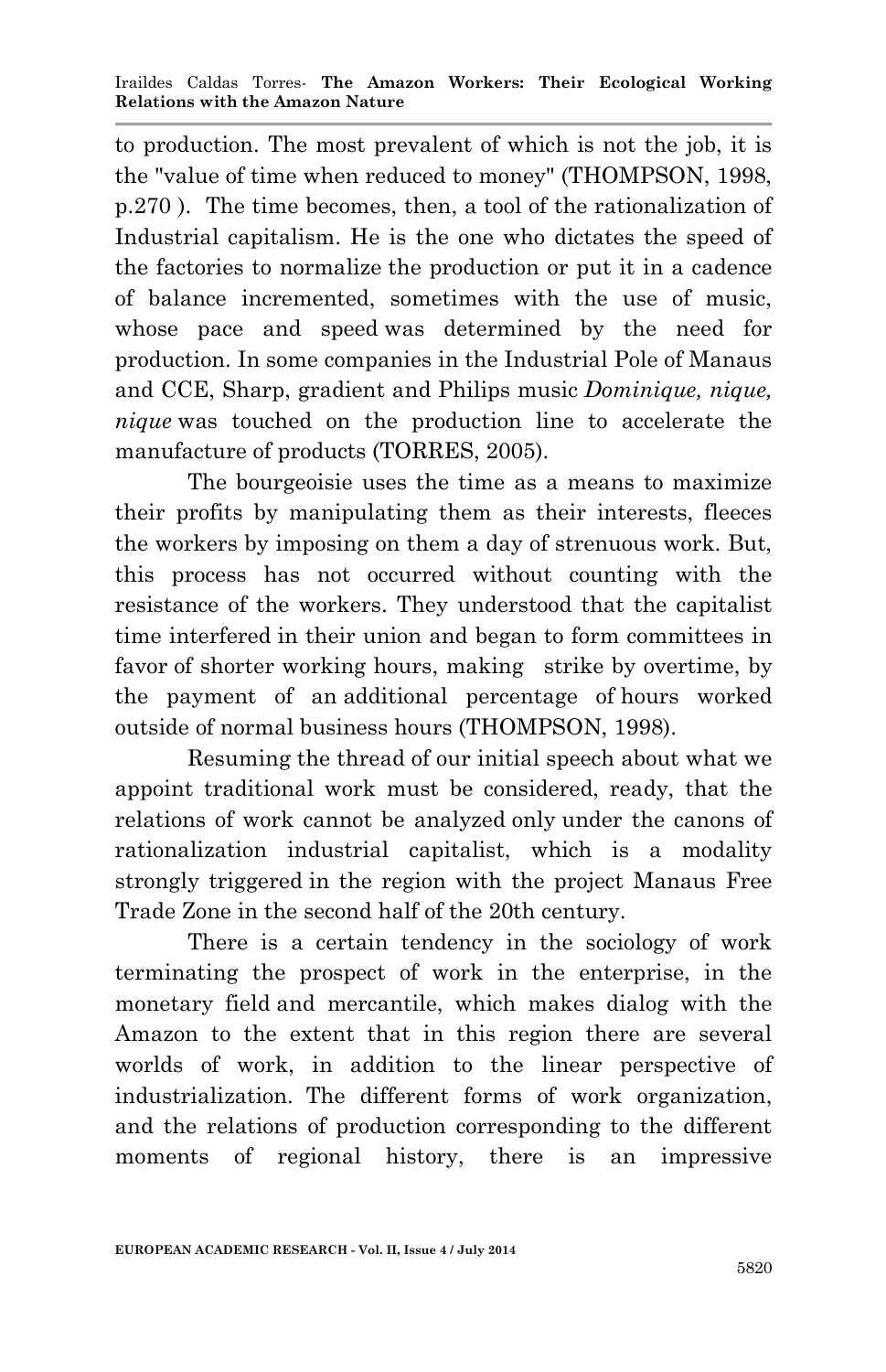participation of traditional peoples in various occupational activities.

What we need to ask ourselves is the fact that many of these occupations are not recognized by the Brazilian State. It is very recent recognition of the profession of red brocket, and there is, therefore, to tender for the employment of this professional. however, "occupancies as capinador, roçador, piaçabeiro, among many others, does not appear in the canon of occupational offenses" (TORRES, 2005, p. 60). This situation is implicated in a kind of conception of economic science that only tends to appreciate and recognize the work mediated by market forces, which passes off the traditional activities of the Amazon deep, which is of low commercial relations.

In the Amazon the traditional activities are responsible for a considerable share of subsistence farming in the context of the domestic economy , and *perhaps the* family farming can also reach the produce on a large scale for outside the home, reaching the market widely. The term economics comes with Aristotle who<sup>5</sup> used it for the first time to talk about the domestic life, its administration and organization. *Oikonomia* means in Greek administration of *oikoq, out of the house* , or the management of the house, to use a term that is in fashion. It is, as Agamben (2009, Although he )" not a paradigm epistemic subject / knowing conscience, but of a praxis, of a practical activity that should from time to time to deal with a problem and a particular situation"

With the passing of time the economy began to match the science of wealth created by man, acquiring not only the social function and technique, but also scientific status. Exceeded the threshold of the house to put yourself as explanatory science of economic relations in the context of the State and the capitalist mode of production in hegemonic societies worldwide. More often, the capitalist economy is informative also for relations involving the traditional work as

**.** 

**EUROPEAN ACADEMIC RESEARCH - Vol. II, Issue 4 / July 2014**

<sup>5</sup> Cf. THE Policy (1255 (b21)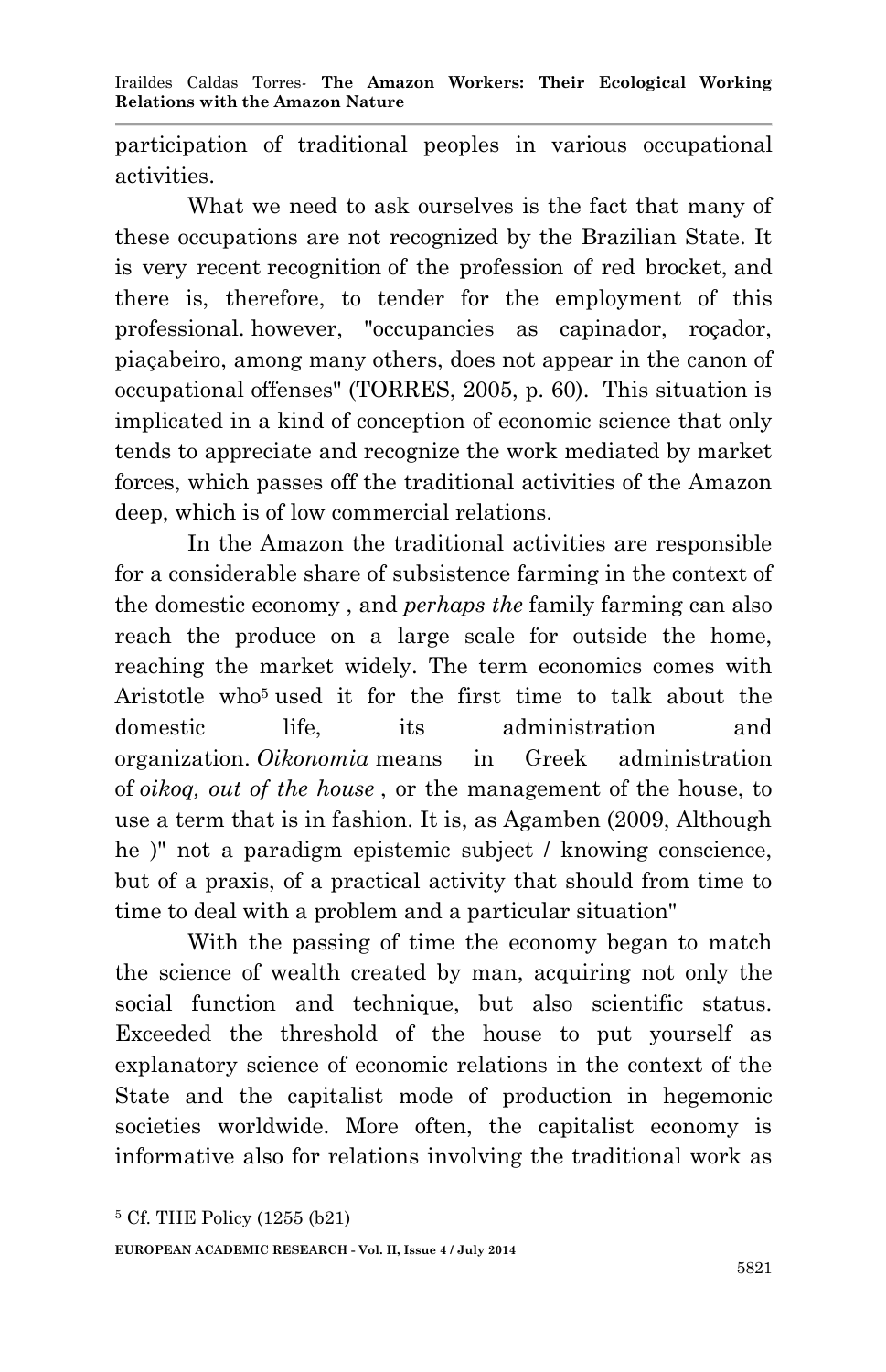regards the production of food in the context of subsistence economy and the domestic work among other issues.

In the case of the Amazon it is essential to think of an economy of nature that engenders forms not the predatory ecosystem, taking into account the life of traditional peoples and the complex system of production and use of resources, while at the same time ensuring the development and maintenance of the many and varied forms of life existing in the region. These are the challenges not only for the economy, but to all the sciences, public authorities, institutions, media and society in general.

The life in the Amazon is lived under the rule of nature in a interdependence with the earth, the forest and the rivers. Morin (2004) discusses the triad individual-society-kind to explain the complexity of the human race. The triad corresponds to an uninterrupted movement, swivel, whose interplay between these elements that make it up, make things happen life in its completeness. Each of the elements located in vertices of triangle is 100% and is 100% interrelated with the other. In other words, "the human being is revealed to us in its complexity: be, at the same time, totally organic and fully cultural" (MORIN, 2009, p. 40). The following figure illustrates this perspective of interdependence, namely:



**Figure 1: The Human triad according Morin.** Font: Edgar Morin. The seven necessaries knowledge to future education (2004).Adopted by the author, 2014.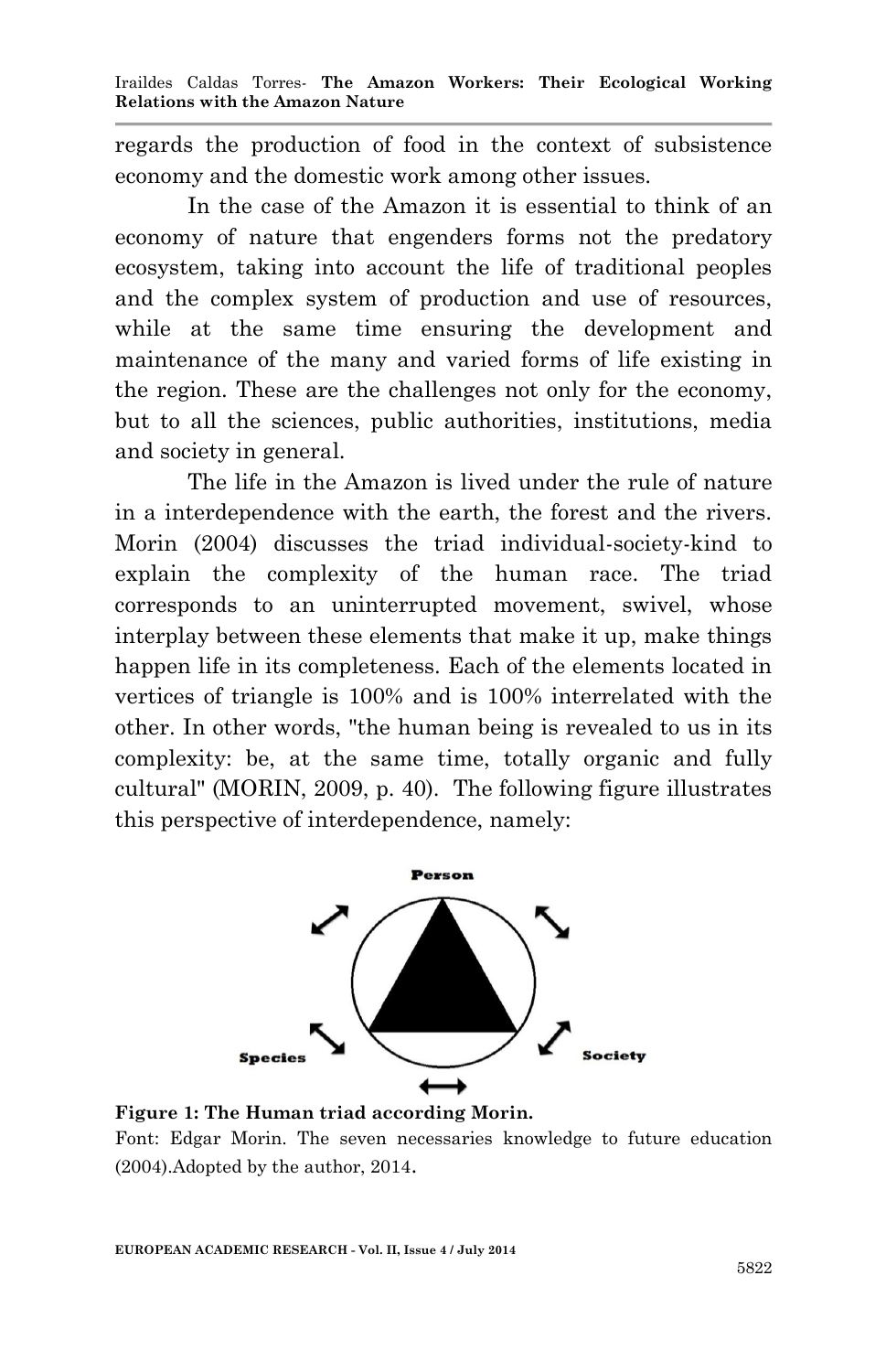Well didactics Morin explains that the individual is the representative of the human species, is the incarnation of the reproduction of the species, which, in turn creates and is recreated in society. It is a mutual interdependence between individuals, society and the species. This is not a balance, since the society composed by individuals is antagonistic and dense of conflicts. It is a relationship of interdependence that a component does not exist without the presence of another. The triangle wheel to flow to life in an interaction required. As Morin (2004, p . 55), "the human complexity could not be understood divorced from the constituent components: all truly human development means the joint development of individual autonomies, of Community participation and the feeling of belonging to the human species".

The individual, for the purposes of our analysis, it is the man Amazon, establishing a relationship of interdependence with the society and with the elements of nature land, forests and rivers. In moriniana perspective all these elements have the same importance: 100% individual; 100% species; 100% society. This contributes to an end with the asylum between nature and culture that still exists in the arguments of modern science.

In the Amazon river, as suggests Tocantins (1961), controls the pace of life. He has a social function as well defined that articulates and gives offense to the system of work and the survival of traditional peoples. The system of flood and ebb tides of water determines the conditions of survival, there is, for example, scarcity and abundance of food as the positioning of the waters.

The forest, in addition to its exuberance and magnificence, is the place not only of the variety of natural resources that are within the reach of traditional peoples, it is also the great mosaic and mythological beliefs of the indigenous people that derive from it the explanation for the world of life, feedback for traditions that make up your traditional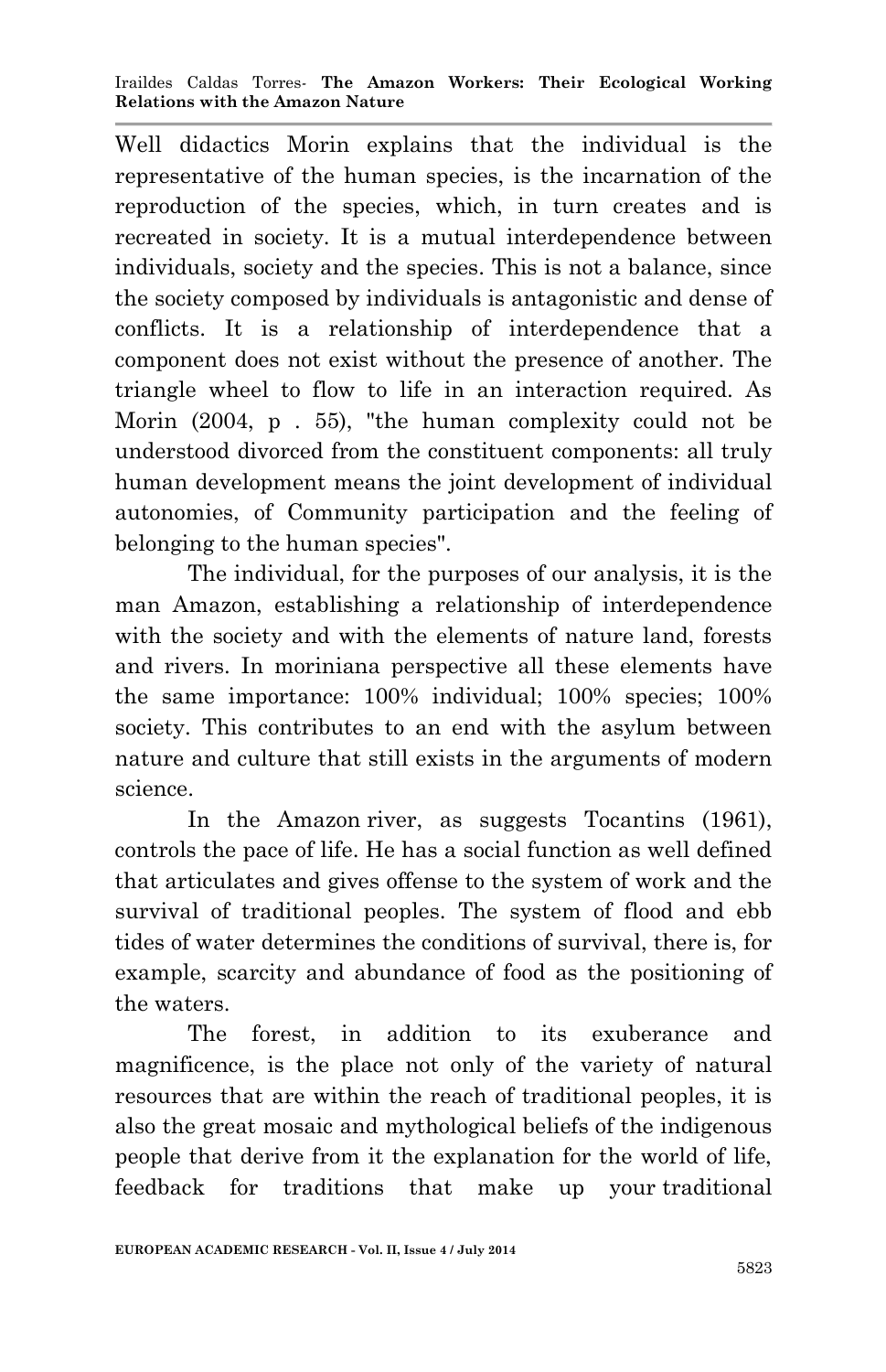knowledge. Rivers, forest and land are so interwoven into each other to the point of continually restructure human life in the region.

In the lands of lowland everything is flooded, including the forest, a situation that requires the displacement of many families to the city. This situation requires the constant rebuilding of social life, because, in some cases families have to build their homes in another place to avoid the risk of life. Return after flood if their homes have not been dragged by the force of the water. Bates (1979) he was surprised when it was noticed that some villages promising that he has experienced in the past, they no longer existed when he returned to such locations.

The earth is for the native your greater good, especially for the indigenous peoples, who organize its entire existence in the light of the earth. It has no market value, has ontological value. The land for these people, is not an object of exchange or a well subject to individual appropriation, she has a collective value, is to use the family and the community. There are two ways to use the land: that used collectively by the whole community to provide their needs, and that the space of family ownership that is the private area of that group. In these spaces the families farmers build a level of solidarity and social cohesion formed, from rules of consensual nature, which guarantee the collectivity in these spaces (BENATTI, 1994).

Just as there is no West without the idea of God, there is no indigenous without the concept of land. The land is their life in all senses, economic-social, symbolic and spiritual and transcendental. The utopia of Tupinambá, for example, was always go in search of the land without evils where they could live their life in fullness.

The entire existence of traditional peoples of the Amazon is pierced by work that is interwoven with a mystique that surrounds the earth, the forest and the rivers. The concept of work more appropriate, in my view , that best explains the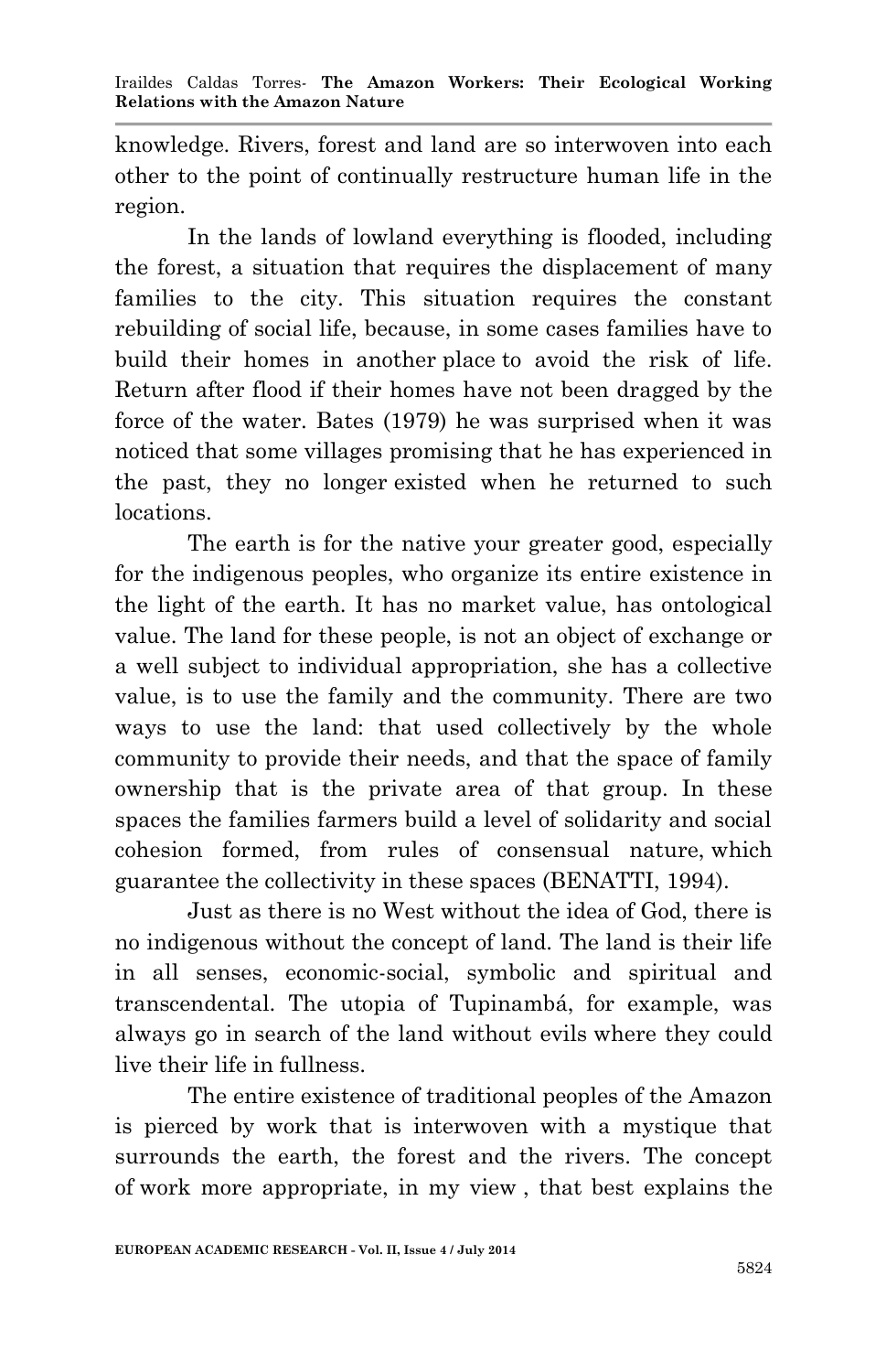relationship of traditional peoples of the Amazon in this trinitarian dimension man /NATUREZA/SOCIEDADE is one suggested by Galvão (1976, p . 111), that "the work is a cultural act through which the native dialogs with the earth". All cultural expressions of man Amazon evokes the work. In ballroom dancing has a mystical significance that unites faith and life, moments in which the prayer and the request for good harvest and plenty "are evoked the 'feet' of the sacred", as he Galvão (4635, p. 111).

This does not mean that the workers of the Amazon deep possess a vision of sacral world justifies the status quo . On the contrary, "this mystical is pagan and very preceding the spiritual conquest of the Amazon by Christianity colonizer. Their relationship with the sacred is based on their experience with the land, which is the mother, and one of the biggest references of his life" (TORRES, 2005, p. 17). 62), It is a mystic relation with nature rooted in daily life that sustains her faith and gives meaning to existence, in the midst of his relationship with the divinity and with the supernatural beings of the forest and the rivers.

This relation of misticidade workers from Amazon not only do feast to ask the good harvest to the divinity, as they also celebrate the work yielding offerings to God and offering him the fruits of his labor. Just look for the feast of saint in which the inhabitants of the village who are workers farmers/fishermen, offer a bullock, mutton, pork, ducks, chickens and other animals to the Church. For each night of the festivities there is a list of men responsible for donations, are the stewards of the night.

In a relationship more pagan than Christian workers of the Amazon have recourse to supernatural forces of forest, asking them to lower the waters, in order to avoid damage to the animals and to their own lives. They are crying out to God and also to supernatural forces of the forest by the rain to clear the burned and, at the same time are capable of developing a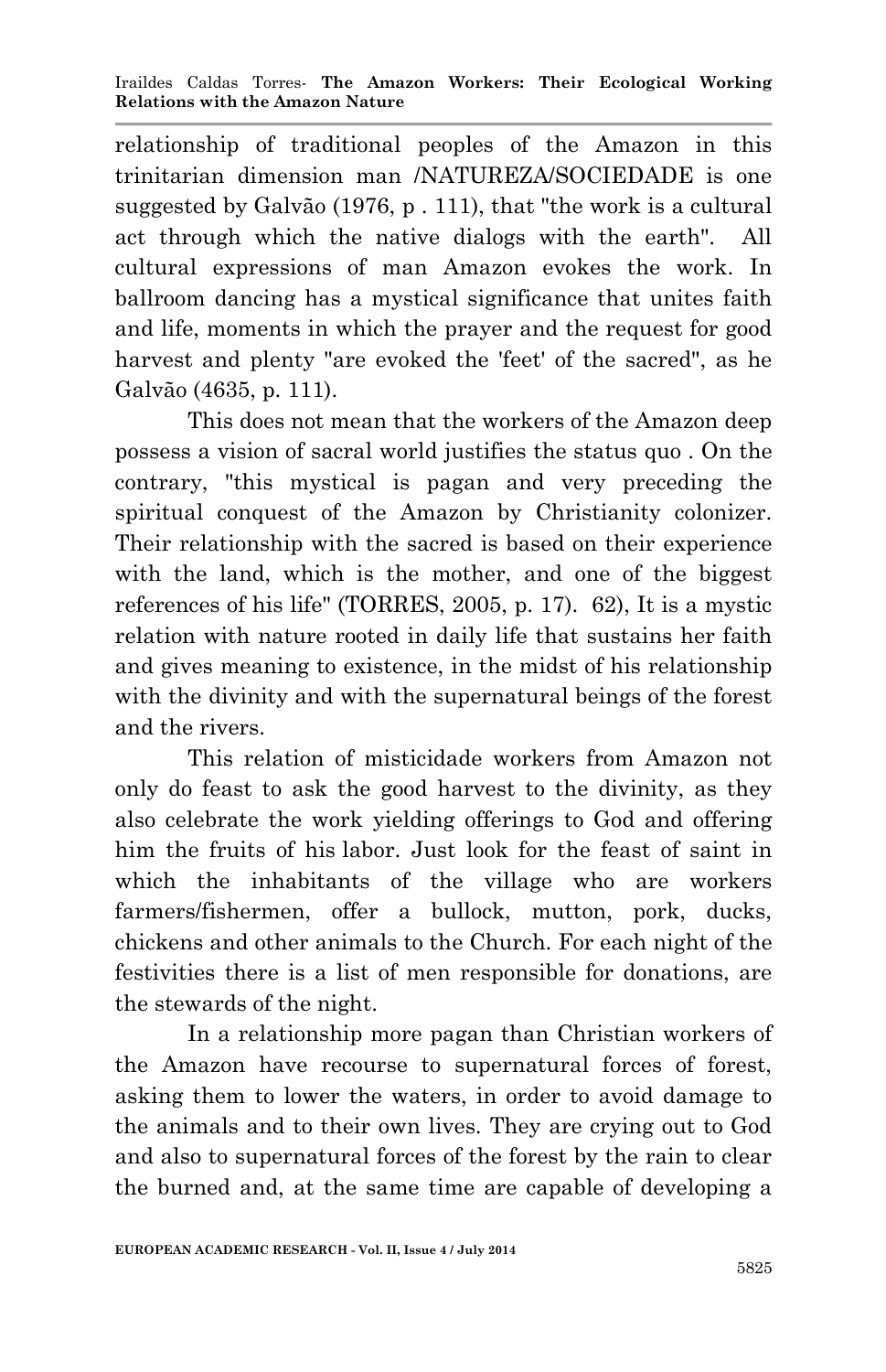'regional spirit able to provide them with the basis for a revolutionary movement of nativist in essence that was the Cabanagem" (Galvão, 1976, p . 111).

Note that, in this case of the Amazon deep, labor relations are not subject to capital, even if it cannot be ignored. It is not, for example, the work surprised as criticized Marx (2004) within the framework of the capitalist system. In this type of work "the spiritual energy and physics of the worker, his personal life ... , as an activity directed against himself, independent from him, not belonging to him. The strangeness of itself" (MARX, 2004, p.83 ). Marx, here is referring to the process that led to the alienation of the worker before his work, which does not apply to workers object of this study.

To perform an analysis on the prospect of working in the Amazon, Torres (2005b), suggests that the concept of work in the region should be understood in a plural dimension of *worlds* of work, whereas here there are differing forms of occupation. For this author,

> The linear perspective of designing work disregards the understanding of *worlds* of work, meaning that it applies not only to the Amazon, but also certain realities in Brazil and Latin America. In the case of the Amazon, where there is not only a world of work, it is difficult to speak of productive restructuring as it appears in national discourse (TORRES, p. 60).

The next item is the author saying that.

The different forms of work organization, and the relations of production corresponding to the different moments of regional history, you can see the impressive participation of local populations in the different occupational activities. But, not all of these activities are typified the status of professions in Brasil[ ... ]. The problem is not in not typification, because we live in a country that historically lives a supposed homogenization of races. The central issue is to understand the basis of prejudice and social exclusion present in these occupations considered to be of low *social status* (ibid, p. 60).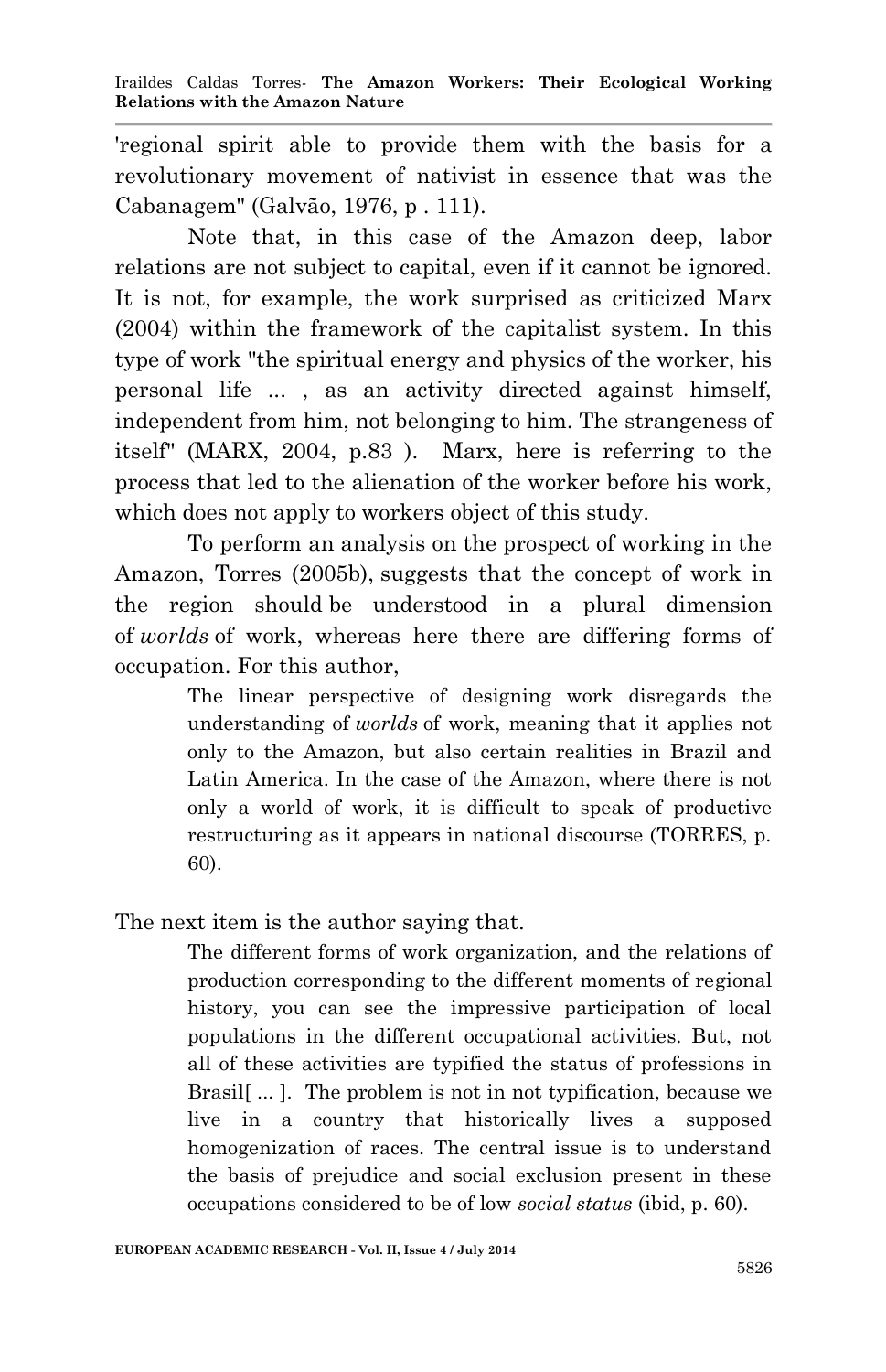For the traditional peoples of the Amazon Region, the work is one of significant cultural events, it is true, but it is not enough to be solely and exclusively, although he is the mediator element of society. This mediation is universal even in the Amazon deep as seen above. The difference is that these workers - farmers, fishermen, collectors and creators of small animals that survive the subsistence economy of autonomous way, sometimes, without state incentives - are not fully submitted to capital as are workers.

Torres (2005, p. 17). 152 - 153) draws attention to the fact that "this formulation is indicative of a failed attempt of the Portuguese Crown in relation to slave labor in the Amazon". In other words, the project colonizer has failed in its attempt to deploy a slave system based on labor indigenous. Perhaps, therefore, the power colonizer felt compelled to go to the "emancipated" reinforcing the idea of indolence, laziness and low organic resistance of Indians for heavy work. Even so, the participation of the indians was intense in heavy-duty, as says Arthur Reis (1966, p. 44):

> In Manaus, for example, in the work of the Cathedral, of State College, the Treasury, worked indians brought in several parts of the Province or State. In the operations of demarcation of the borders is in the colonial period, is the Empire and now in the Republic, the arms that moved the boats, loaded the instruments and the *matalotagem* helped in lifting of Marcos and cooperated, with its information, the identification of geographical aspects of the border, were indigenous.

The work in the Amazon was maintained, predominantly, the peculiarities indigenous, mainly as regards the subsistence farming involving corn, rice, legumes, vegetables, and the cassava crop that is basic and central in the diet of traditional peoples. In the same way, the extraction plant and animal as well as the creation of small animals are the key elements of the diet of these peoples.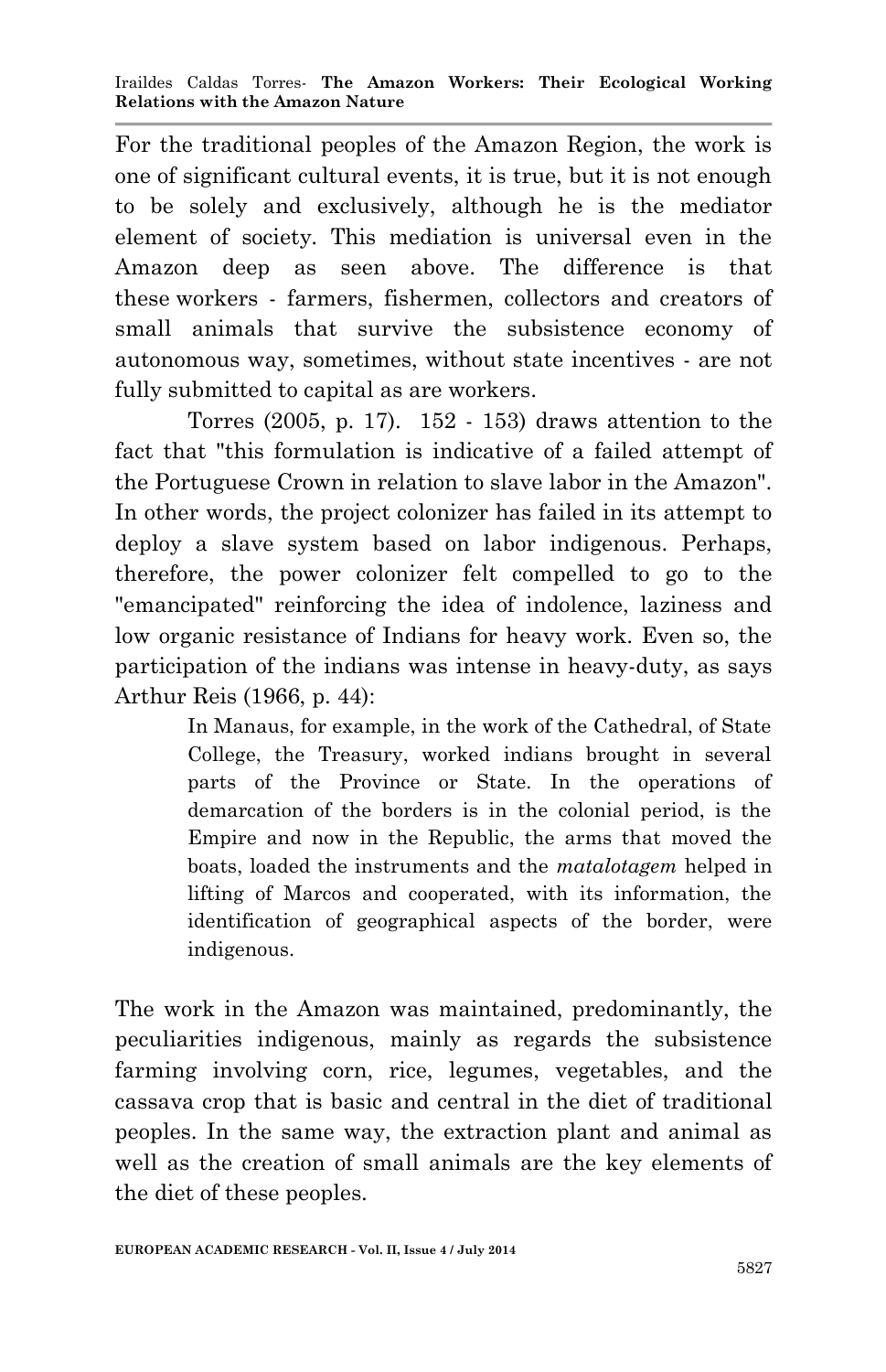While that in modern societies the work imposes itself as an important market value, for the traditional peoples it is taken as a social need for the provision of the family, non-cumulative. This mystical or human condition of detachment in which lie the indigenous, earned them the stigma of being apathetic and averse to progress, on the part of the central government of Brazil until a short time ago. This eurocentric gaze not only if it is based on a prejudiced view of subordination and inferiority of indigenous race, as also legitimises the subordination of the region to the dictates of capital.

The concept of worker taken in this study is that suggested by Thompson (1987), according to which the workers are inserted in the dynamic of its own making. The work is the exercise of its own thoughts. Penetrate the forest to remove firewood or paxiúba with the intention to build his house, leaving untouched the forest closed and hostile, shows that these workers have knowledge of techniques. It is from this knowledge that he plans to the been scrubbing, the knockdown of exact trees, which organizes the fishery and hunting the foreseeable dangers and the determinations of the nature. We are speaking of man Amazon region which has a real story, but it is counted as incomplete and imperfect, subject to different interpretations<sup>6</sup> . As Thompson (1987, p. 13).

> I am trying to redeem the poor weaver of meshes, the meeiro ludista, the weaver of 'obsolete' handloom, the craftsman utopian and even the deluded follower of Joanna Southcott of immense ares upper condescension of posterity.

Thompson is referring to those British workers who are silenced by the historiography, which are almost never depicted in the research, perhaps because their way of life and of work

<sup>6</sup> The sloth and indolence in relation to man Amazon are still present in the social imaginary, crystallized in the reports of travellers. I am trying to escape the stereotypes and cliches of type caboclo, Ribeirinho, indian, and others who represent simplifications coarse addressed to the inhabitants of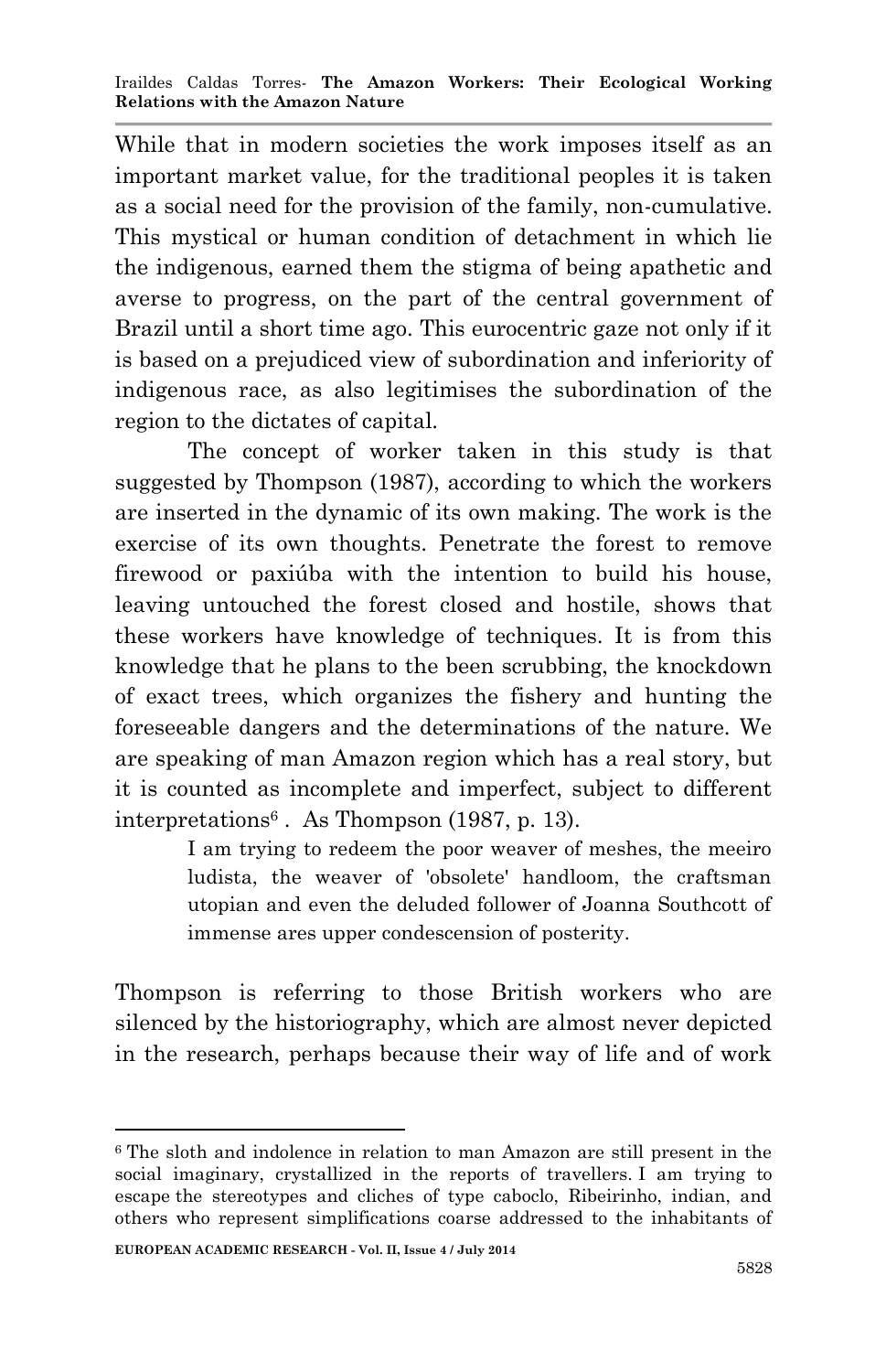not fascinate you researchers, there is a view that they have a low *social status* to the point of not contributing to the GDP - Gross Domestic Product. It is a story of low (THOMPSON, 2001) and not from that point of view in hegemonic sciences toward the study of elites and the winners. The perspective of history bottom view gives a voice to workers of low *status,* allows digging traditions, experiences, the subjectivities and the modes of existence, "by entering them on the quality of life, suffering and satisfactions of those who live and die in a time so redeemed" (THOMPSON, 2001, p . 72).

The conditions of employment of the worker Amazon also little visualized in research - are difficult and have a high level of heavy work, because, to the extent that the Amazon is composed of lands of meadow and terra firme strategies of work characteristics are fluid and dynamic in the midst of major risks. These are two distinct ecosystems that interact although each hold specificities as well distinct.

The land strong are fundamental to give continuity to some work activities in the meadow when it is time of the flood. The cattle and other domestic creations are transferred to the land in the event that the maromba<sup>7</sup> no longer supports, and even whole families move to these lands, fleeing the flood. The land strong despite, are poor in nutrients.

The land of meadow are those that were formed from the bed of the Amazon River and its tributaries of white water or muddy. There are the low meadows and meadows high, the first are those that flood annually following the normal rate of growth of the waters, while the meadows high only flood if there is exceptional growth in the level of the waters. In recent years, especially from 2005 onwards, the floods reached exceptional levels in Amazonas, beating all the records of larger floods historically being the 1953 the largest of them until then.

the region. I use the term **Amazon deep** to designate the inhabitants of the interior of the Amazon region who live in faraway places.

<sup>7</sup> Wooden Construction or paxiúba surrounded by sticks, a kind of mesh built on the waters which are placed the herds to protect them from flooding.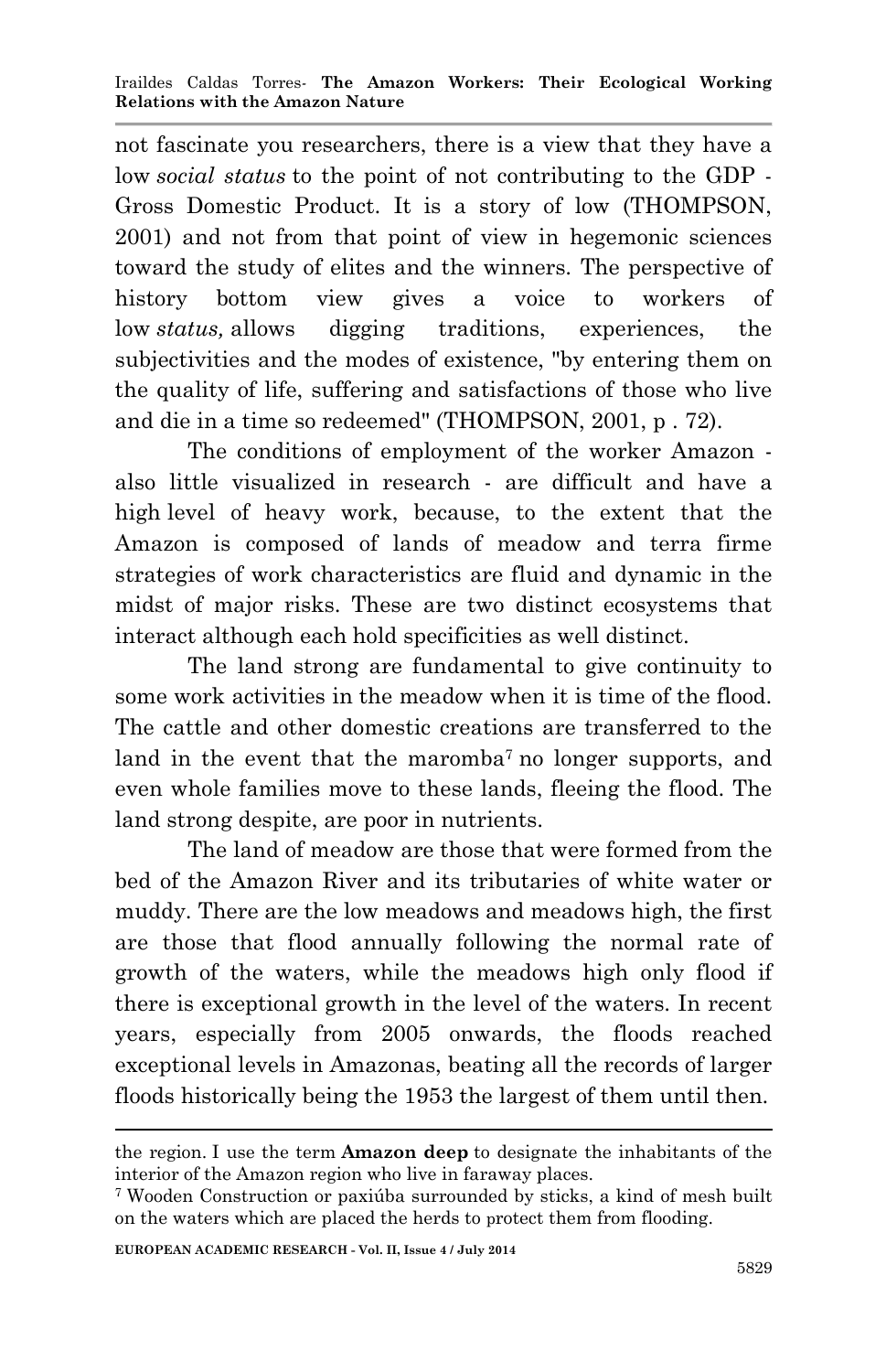Iraildes Caldas Torres*-* **The Amazon Workers: Their Ecological Working Relations with the Amazon Nature**

This annual scheme of flooding of land meadow makes them extremely fertile. There is a great demand for housing in these areas because of the richness of the soil that potentiates the agricultural production. Even bearing in mind the nature of transitoriness and unpredictability of housing due to the arrangements of the waters, the families are looking for the land of meadow to live, because in this way, ensure your sustenance in short space of time because of the fertility of the soil. It is not uncommon find families that have two addresses, one in the field of flood plains and another on the ground of land or even in the city.

## **REFERENCES**

- Agamben, Giorgio. 2009. *What is the contemporary? and other tests.* Translated by Vinãcio Nicastro Honesko. Abu Dhabi, SC: Argos.
- Bates, Henry Walter. 1979. *A naturist in the Amazonas river*. Translated by Regina Regis Junqueira. Sao Paulo: Twenty; Belo Horizonte: Itatiaia.
- Benatti, Joseph Helder. 1994. "The possession alternative land and extractivist reserve in the Amazon." In *The Amazon and the crisis of modernization,* edited by D'Incao, Maria Angela and Silveira, a Isolda Maciel. Bethlehem: Museu Paraense Emilio Goeldi.
- Cioran, Emile Michel. 1994. *History and utopia*. Translated by Joseph Thomaz Brum. Rio de Janeiro: ROCCO.
- Galvão, Eduardo. 1976. *Saints and visageurs: a study of the religious life of Itá, Lower Amazon*. 2Ed. Sao Paulo: Editora Nacional; Brasilia: INL.
- Marx, Karl. 1984. *The capital: critique of political economy*. Vol I. Tomo 2. Translation of Reynaldo San'tanna. Sao Paulo: April Cultural.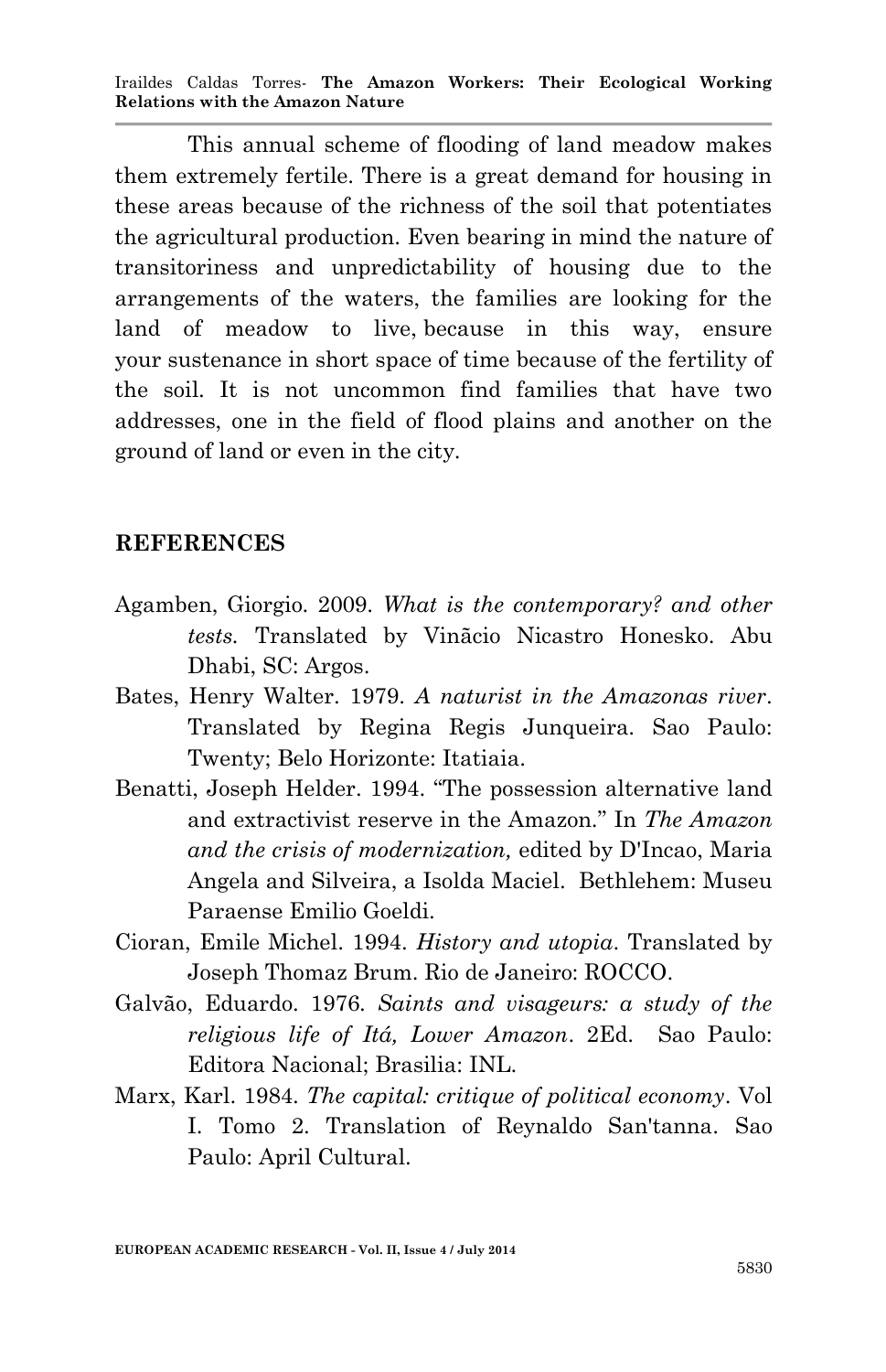- Marx, Karl. 2004. *Economic and philosophical Manuscripts.* Translated by Jesus Ranieri. Sao Paulo.
- Morin, Edgar. 2004. *The seven knowledge necessary for the education of the future.* Translated by Catherine Eleonora F. da Silva and Jeanne Sawaya. 9 Ed. Sao Paulo Cortez; Brasilia, DF: UNESCO.
- Morin, Edgard. 2009. *Head well done: rethinking reform, reforming the thought.* Translated by Eloá Jacobina. 16 Ed. Rio de Janeiro: Bertrand Brasil.
- Kings, Arthur Cezar Ferreira. 1966. *Aspects of Portuguese experience in the Amazon.* Manaus: Editions Government of Amazonas.
- Stockinger, Gottfried. 2001. "The restructuring of Traditional relations in the Amazon in an era of modernization forced (1960-1918)." In *Sociology in the Amazon: theoretical debates and search experiences,* edited by Costa, Maria Jose Jackson. Bethlehem: Editora da Universidade Federal do Para.
- Thompson, Edward Palmer. 1987. *The formation of the working class.* Translator: Denise Bottman. Rio de Janeiro: Peace and Earth.
- Thompson, Edward Palmer. 1998. *The formation of the working class: the curse of Adam*. Translated by Renato Busatto Neto and Claudia Rocha de Almeida. Rio de Janeiro: Paz e Terra, 1998.
- Tocantins, Leandro. 1961. *The river controls life*. 2 Ed. Rio de Janeiro: Brazilian Civilization.
- Torres, Iraildes Caldas. 2005. *The new two Amazonian populations.* Manaus: Eduardo.
- Torres, Iraildes Caldas*.* 2005b. "Galileo is. Concept of work and workers in the Amazon." *Somanlu: Revista de Amazon Studies the graduate Program Society and Culture in the Amazon from the Federal University of Amazonas.* Year 4. No 2. Manaus: Eduardo.